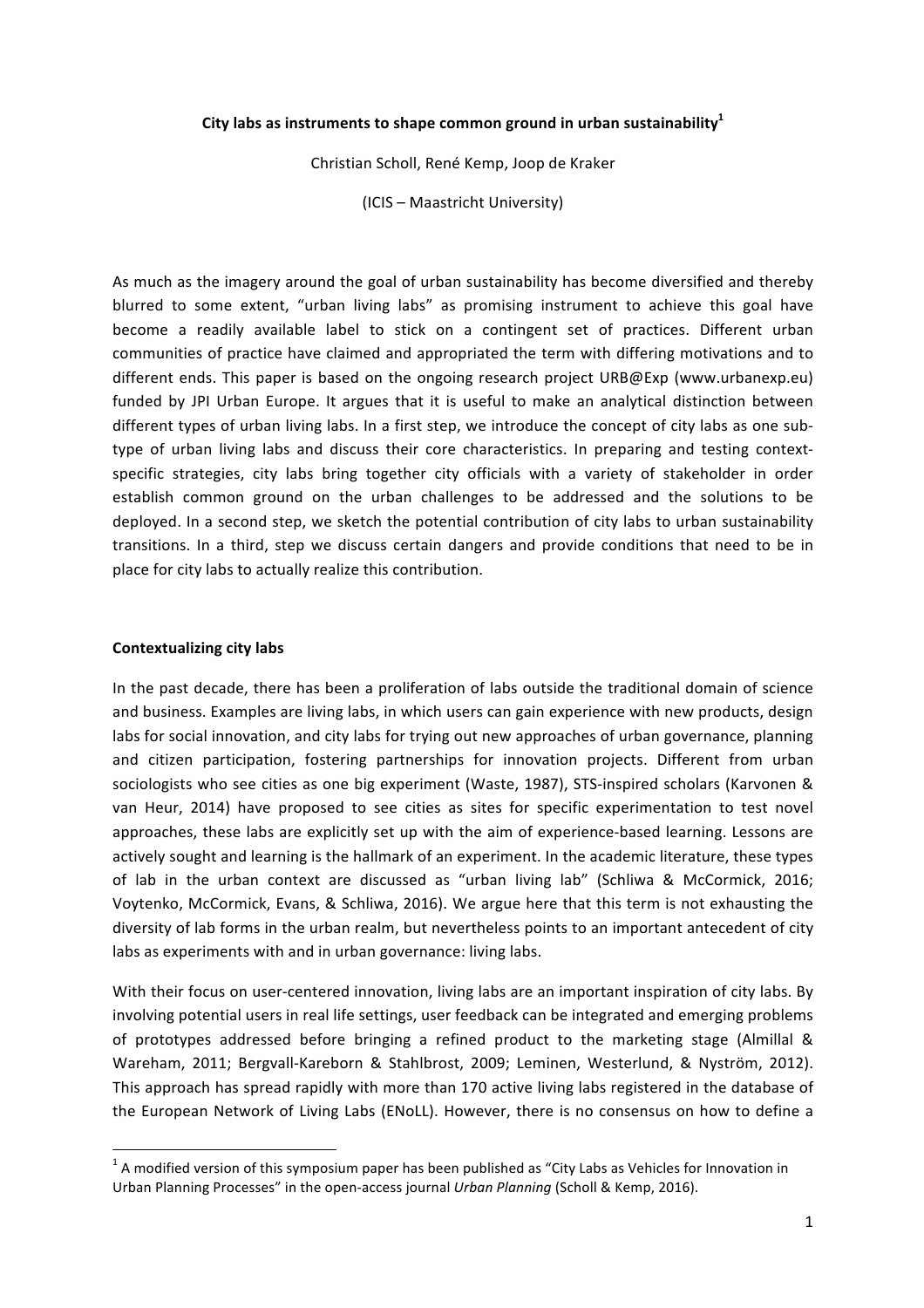living lab (Veeckman, Schuurman, Leminen, & Westerlund, 2013); some commonly recognized core characteristics of living labs are that they constitute: (i) long-term environments/platforms with (ii) user-centred perspectives using (iii) co-creation approaches and (iv) local experiments in real-world contexts (Hellström Reimer, McCormick, Nilsson, & Arsenault, 2012; Hillgren, 2013).

Another precursor of city labs are design labs. In being less technology-oriented than living labs. design labs are highly relevant to local planning processes, as they apply design-oriented approaches and often focus on urban sustainability. More recently, design labs tend to direct their focus towards broader publics and multiple types of value creation (Björgvinsson, Ehn & Hillgren, 2012; Botero & Saad-Sulonen, 2013; Westley, Goebey, & Robinson, 2012). Labs relating to the research field of participatory design have focused on power issues and democracy, highlighting the need to include marginalized stakeholders in innovation processes—not only as participants but also as collaborators (Björgvinsson, Ehn & Hilgren 2012). City labs could be a way forward to learn about the challenges in creating more reciprocal and mutual relationships between citizens, researchers, and public and private sector agents. To achieve this, they are also much more focused on institutional innovation than living and design labs.

Living labs and design labs are important antecedents of what we will discuss as city labs below. They inspired experimental and user-centered approaches in participatory settings in order to learn about new forms of urban governance. However the concept of city labs also suggests that there are features that are unique to this category of labs. We will briefly introduce these features below and then discuss their potential contribution to urban sustainability transitions.

# The concept of city labs

We propose city labs as distinct analytical category to look at urban labs and urban experiments from a governance perspective (Scholl & Kemp, 2016; de Kraker, Cörvers, Scholl & van Wanroij, 2016;). This concept captures how (1) *hybrid organizational forms* (or boundary organizations) (2) focus on *learning about new forms of urban governance* and development in (3) *multi-stakeholder* settings including the local administration, applying (4) experimental approaches to (5) understand and solve complex problems in a multi-disciplinary way.

A first characteristic is that city labs are hybrid organizational forms purposefully positioned at the border of local administration and society. Their boundary position helps them to partially evade the established bureaucratic logic of the local administrative apparatus, which is necessary to gain space for experimentation with new approaches. This can be expressed by shared ownership of a city lab by the municipality and other stakeholders. Through their hybrid position, somewhat inside and somewhat outside the local administration, city labs can act as boundary organizations, facilitating interaction between actors from different domains and mediating, but in the best case integrating, the different languages, interests and values of the world of policy, science, local business and citizens.

A second characteristic is that city labs are places of experimental learning and are learning environments for new forms of governance. Regardless of the specific thematic focus within urban development that is chosen, city labs are able to generate insightful lessons into how to reorganize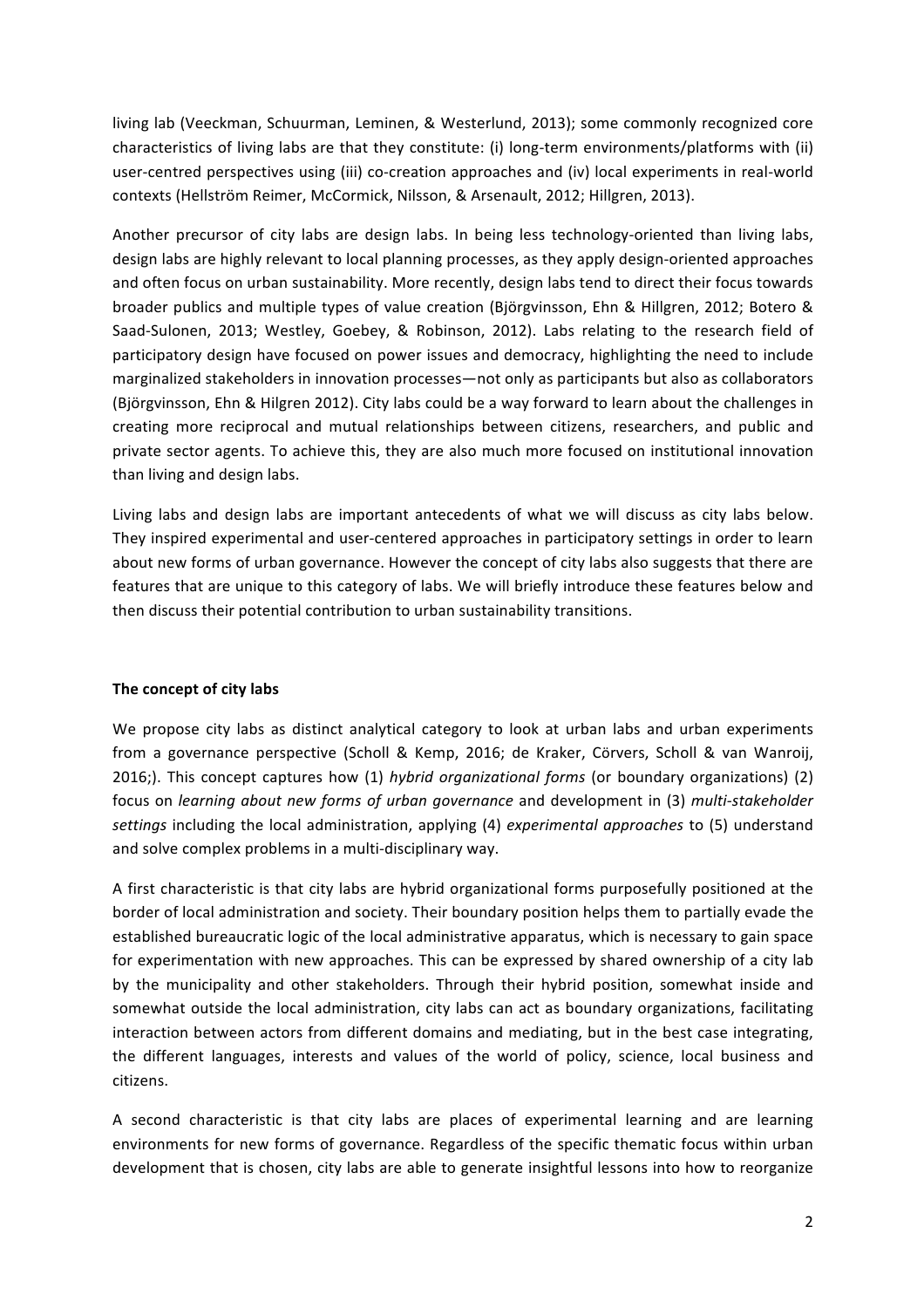local urban governance arrangements and transcend specific barriers to change. Usually, this learning process is formalized to some extent, for example through periodic evaluation sessions involving actors from the municipality.

Third, city labs are multi-stakeholder settings including the local administration and focus on cocreation. This is a crucial aspect for working in a hybrid organizational setting. Moreover, it connects to a fundamental realization shared by city officials across Europe, namely that municipalities, while acquiring more and more responsibilities throughout the recent decades, lack sufficient resources, capacities, skills and knowledge to address complex urban challenges. Therefore, municipalities have come to a greater realization that they cannot deal with these challenges alone. Hence, the search for enabling multi-stakeholder co-creation processes through city labs stems from the necessity and desire to find integrated solutions.

Fourth, city labs use co-creation in conducting experiments. This is a highly distinctive feature since local governments usually do not engage in experiments but develop and apply procedures that deliver guaranteed results. In the case of experiments, there is potential for failure. From the point of learning, a project has failed if nothing is learned, casting failure in a new light. Failure in terms of expected or wished outcomes can contribute as much to social learning about new approaches as success can. How to structure and implement the learning process as an inherent part of an experimental approach is a vital challenge for city labs.

Fifth and finally, city labs approach complex problems in a multi-disciplinary way, by drawing on knowledge from different disciplines. This may be done in a deliberate way, or simply be the result of opting for a co-creation approach. Mobilizing and integrating different types of knowledge is often a key part of an experiment. In city labs, stakeholders form various domains work together, in an attempt to create value for all those who are involved: city officials, local NGO's, SME's and researchers.

#### Potential contribution of city labs to urban sustainability transitions

City labs can contribute to urban sustainability transitions. Focusing experimental learning in urban contexts on governance questions offers opportunities to find innovative approaches for multidisciplinary problems. Most notably, city labs offer space for city officials and urban stakeholders to jointly shape common ground for urban sustainability action (incl. policies). They have potential to deliver alternative and context-specific pathways that challenges the current path-dependency of urban development. We identified five potential contributions city labs can make to urban sustainability transitions and briefly discuss each of them below. City labs (1) provide space to acknowledge the complexity of urban sustainability (keeping problem definition and solutions open rather than coming up with predetermined fixes); (2) can test abstract concepts in practice; (3) leave space for transdisciplinary dialogue and collaboration; (4) provide space for divergent thinking and conflict; and (5) enable learning about resistance to transition attempts. We briefly explain each potential contribution below.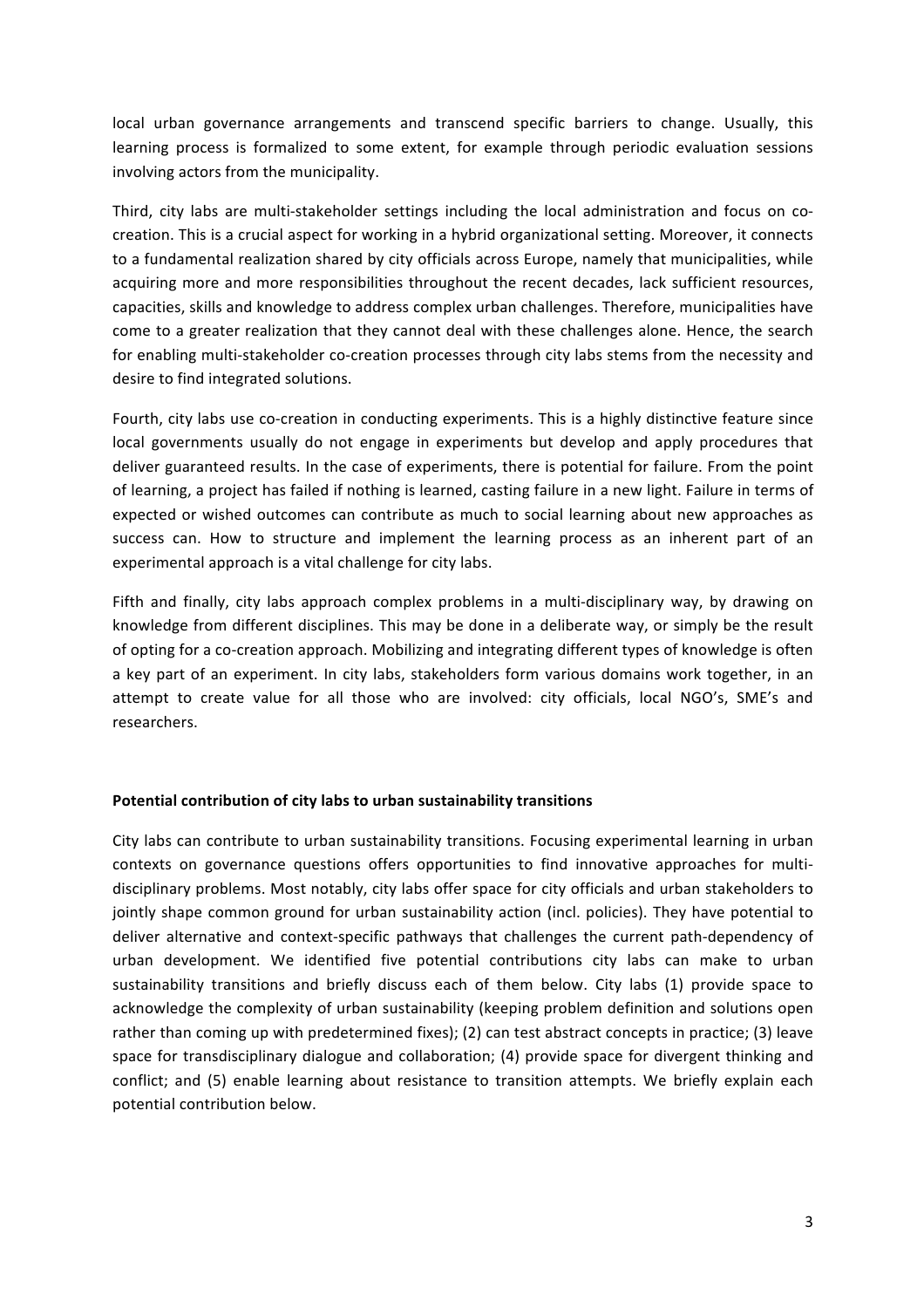Because city labs do no not work with presupposed solutions but offer a co-creative setting for exploring a problem and possible solutions, they offer more space to deal with complex issue. Keeping the problem definition and solutions open is crucial for this.

Abstract concepts like "smart city" need to be put into practice in order to receive concrete meaning. Especially if we want to test the potential of approaches based on such abstract concepts for contributing to urban sustainability transitions, testing and experimental learning are key. City labs are useful vehicles to explore how smart-city or climate-neutral-city approaches may enhance the governance of urban sustainability.

City labs can leave space for transdisciplinary dialogue and collaboration. For municipal organizations this is a unique chance to work across disciplines and involve stakeholders from other domains. It helps to understand complex sustainability challenges on the urban level in a more integrated way, but also inspires solutions that

If city labs really dare to integrate different perspectives and interests, it will naturally lead to divergent thinking but also conflict. City labs are places where such conflicts can be made productive by facilitating new forms convergence and of integrating multiple interests.

Sustainability transitions will necessarily meet resistance. City labs can be a good place to learn about the resistance that emerges when trying out new approaches. Understanding resistance helps to anticipate and overcome it. Ultimately, this can make urban governance more robust in setting out lasting pathways for urban sustainability transitions.

# **Dangers**

This last part reflects on four key dangers city labs studied in the URB@Exp project have encountered and that need to be overcome in order to maximize the contribution of city labs to urban sustainability transitions. City labs have less impact if  $(1)$  monitoring and learning is not done in a structured way,  $(2)$  outcomes and lessons are non-binding,  $(3)$  they do not integrate different interests and perspectives, or  $(4)$  a broader strategic framework for urban sustainability is lacking. We briefly flesh out each danger below. At the same time, the identified dangers give an idea of the conditions that need to be in place to make city labs more productive for urban sustainability transitions

First, it is easy to forget about learning. One of the city labs studied in the URB@Exp project realized that, after operating for nearly two years, they had not really taken the time for evaluation and learning. The project leader set up a trajectory of several months to learn about the process and the outcomes of the lab together with main the main involved stakeholders. For the new phase, monitoring and learning was to become a structured and much more continuous activity. Collaboration with research projects can be very useful here. Learning is a question of time, bit also of money.

Second, it is nice if many lessons can be taken from city lab experiments, however, what is the next step? If lessons remain meaningless and without consequences, they are quite useless. This is certainly the case if we talk about governance-related aspects of urban sustainability transitions.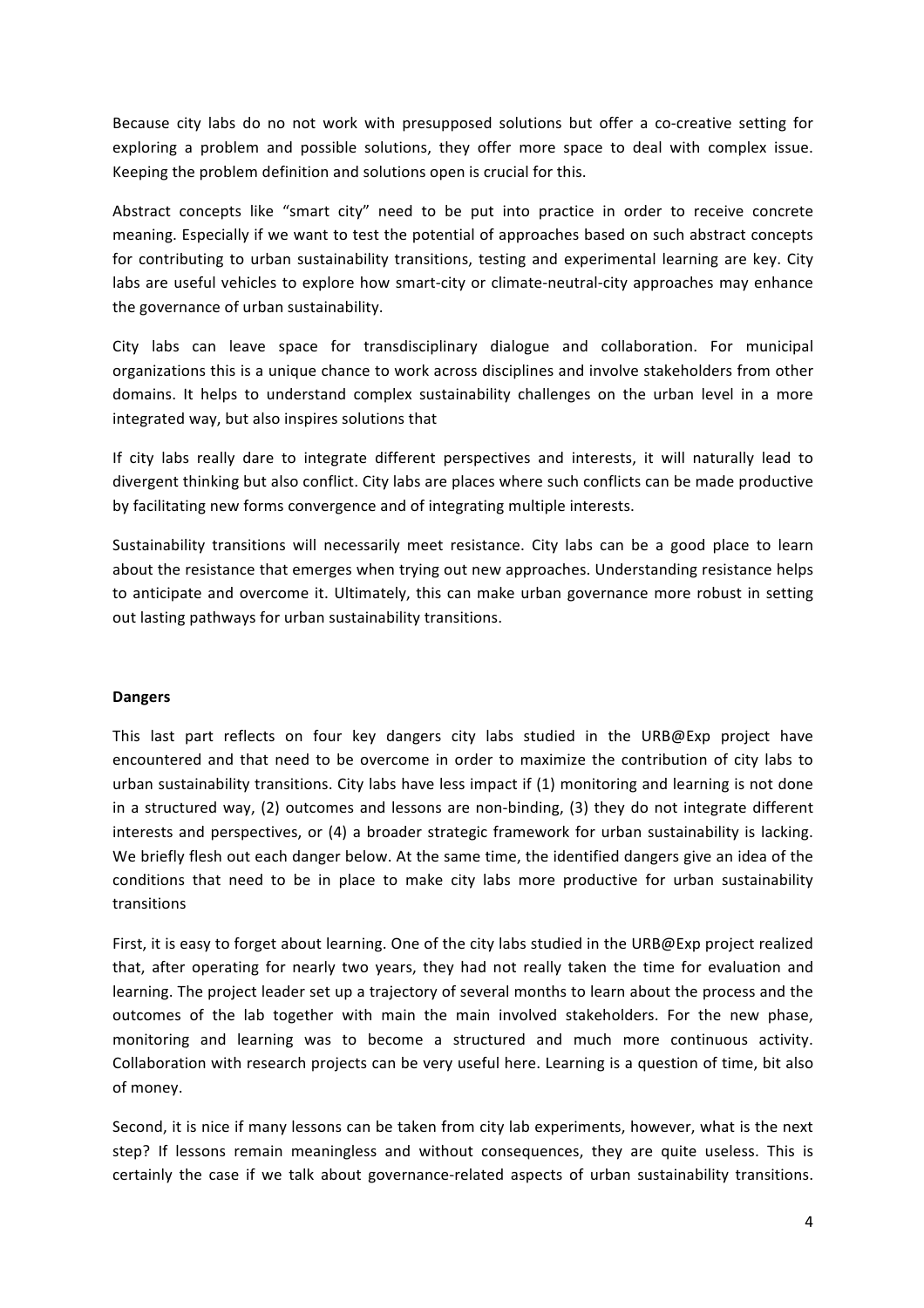Some city labs have quite explicit strategies for knowledge dissemination (e.g. through lab journals and public events). However, city labs need to feed back to the municipality in some way. Are there city officials and/ or policy makers who feel responsible for picking up lessons and implementing them? In short, city labs need to be connected to decision-making.

A third danger is the lack of integration of interests and perspectives. While multi-disciplinary urban problems often trigger transdisciplinary approaches in urban experiments, this does not necessarily lead to an integration process. Co-creation requires that interests and perspectives are transparent and subject to debate. If differences are not articulated openly, co-creation processes become prone to manipulation by parties (within and outside of the municipality) who want to impose their interest or perspective. Non-transparent power games are harmful for co-creation and reduce the possibility of joint learning.

The final danger is a hard one to address and beyond the control of city labs: the lack of a broader (strategic) framework for urban sustainability. Such a framework is usually provided by the city. Experimenting without bigger strategic questions (and, hence learning goals) runs the danger of getting unfocused and, hence, not very useful in strategic terms. The creation of a strategic framework for urban sustainability, however, is obviously a political task. However, outcomes or city lab experiments / if having some binding character / can inform new strategic aspects and, especially, the governance/related implementation thereof.

## **Bibliography**

Almirall, E., & Wareham, J. (2011). Living labs: Arbiters of mid- and ground-level innovation. *Technology Analysis & Strategic Management*, *23*(1), 87-102.

Bergvall-Kareborn, B., & Stahlbrost, A. (2009). Living lab: An open and citizen-centric approach for innovation. *International Journal of Innovation and Regional Development*, 1(4), 356-370.

Björgvinsson, E., Ehn, P. and Hillgren, P-A. (2012). Agonistic participatory design: working with marginalised social movements. *CoDesign: International Journal of CoCreation in Design and the Arts*, 8(2-3), 127-144.

Botero, A. and Saad-Sulonen, J. (2013) Peer-production in public services: Emerging themes for design research and action. In Manzini, E. and Staszowski, E. (eds.), *Public and Collaborative - Exploring the Intersection of Design, Social Innovation and Public Policy.* DESIS Network. 1-12.

De Kraker, J. Cörvers, R. Scholl, C and van Wanroij, T'. (2016). Urban labs  $-$  a new approach in the governance of sustainable urban development', in Cörvers, R., de Kraker, J. Kemp, R. Martens, P. and van Lente, H. (eds.), Sustainable development Reserach at ICIS. Taking stock and looking ahead, Maastricht: Datawyse/ Universitaire Press Maastricht. (pp 335-346)

Eriksson, M., Niitamo, V. P. and Kulkki, S. (2005) State-of-the-art in utilizing living labs approach to user*centric ICT innovation - a European approach*. Luleå University of Technology, Sweden, and Helsinki School of Economics, Finland.